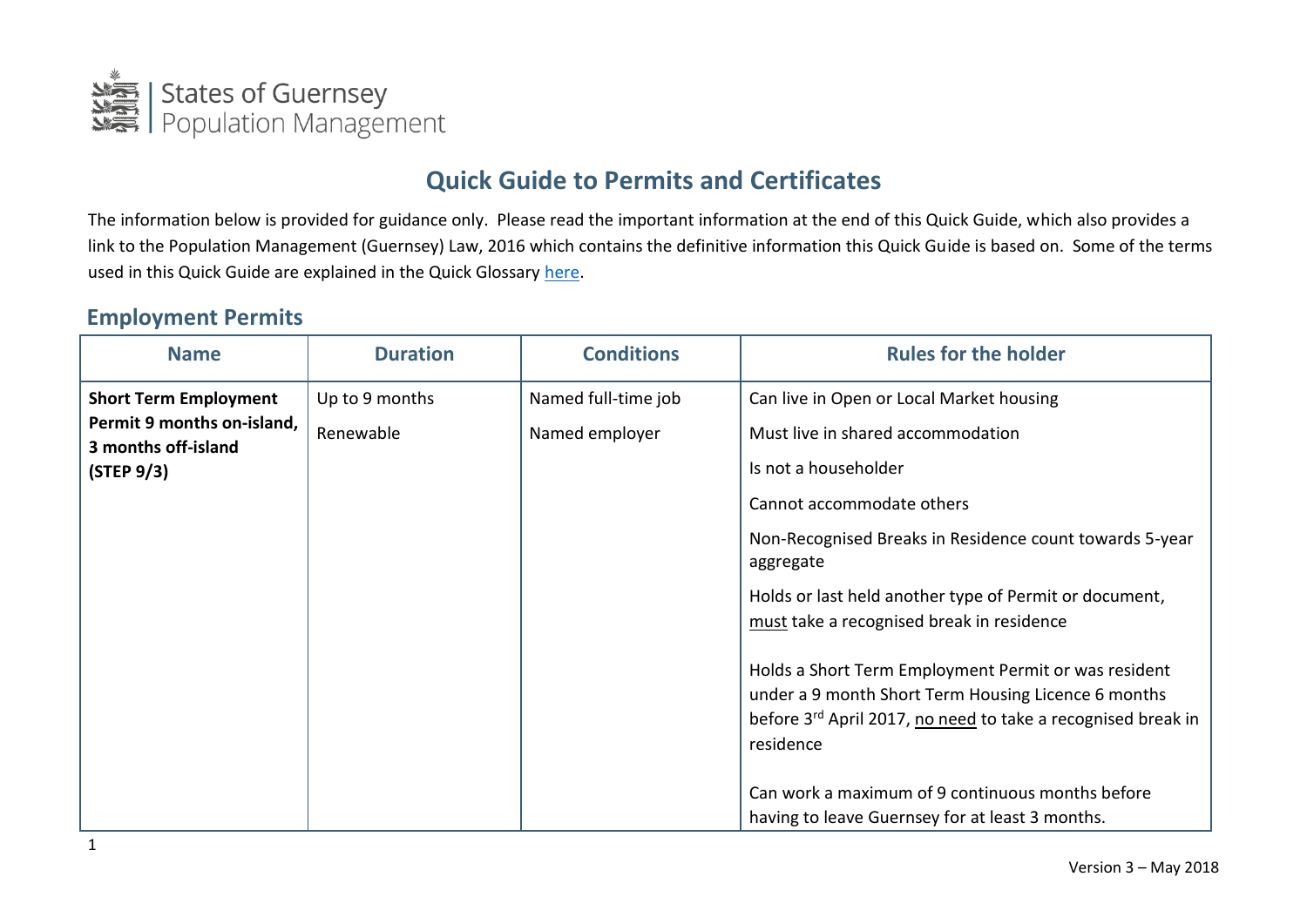| <b>Name</b>                                    | <b>Duration</b>                                                              | <b>Conditions</b>                                                           | <b>Rules for the holder</b>                                                                                                                                                                                                                                                                                               |
|------------------------------------------------|------------------------------------------------------------------------------|-----------------------------------------------------------------------------|---------------------------------------------------------------------------------------------------------------------------------------------------------------------------------------------------------------------------------------------------------------------------------------------------------------------------|
| <b>Short Term Employment</b><br>Permit         | Up to 1 year<br>Renewable up to<br>maximum of 5 years<br>aggregate residence | Named full-time job<br>Named employer                                       | Can live in Open or Local Market housing<br>Must live in shared accommodation<br>Is not a householder<br>Cannot accommodate others<br>Non-Recognised Breaks in Residence count towards 5-year<br>aggregate<br>Can never hold another Short Term Residence Permit once<br>the 5 years aggregate residence limit is reached |
| <b>Medium Term</b><br><b>Employment Permit</b> | Up to 5 years<br>(Non-renewable)                                             | Named full-time job<br>Named employer<br>(No accommodation<br>restrictions) | Can live in Open or Local Market housing<br>Is a householder<br>Can accommodate immediate family members<br>Must take a Recognised Break in Residence upon expiry                                                                                                                                                         |
| <b>Long Term Employment</b><br>Permit          | Up to 8 years                                                                | Named full-time job<br>Named employer<br>(No accommodation<br>restrictions) | Can live in Open or Local Market housing<br>Is a householder<br>Can accommodate immediate family members<br>Can expect to become an Established Resident after<br>completing 8 years residence under this Permit                                                                                                          |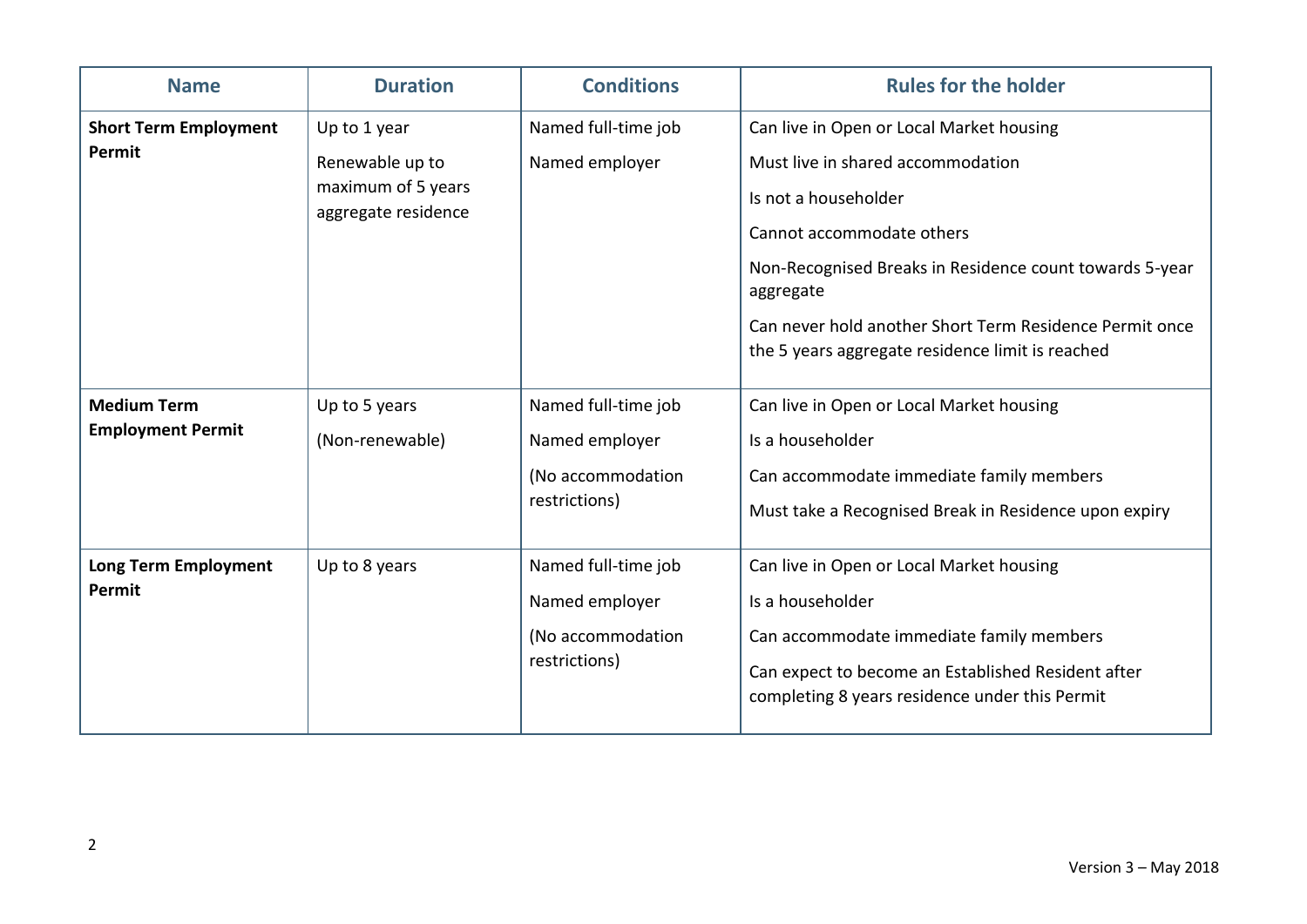| <b>Name</b>                                                | <b>Duration</b>                                                | <b>Conditions</b>                                      | <b>Rules for the holder</b>                                                                                                                                                            |
|------------------------------------------------------------|----------------------------------------------------------------|--------------------------------------------------------|----------------------------------------------------------------------------------------------------------------------------------------------------------------------------------------|
| <b>Open Market</b><br><b>Employment Permit</b><br>(Part A) | Depends on contract of<br>employment<br>Renewable indefinitely | Named full-time job<br>Named employer<br>Named address | Must live on-site in Open Market Part A accommodation<br>Is not a householder<br>Can accommodate immediate family members                                                              |
| <b>Open Market</b><br><b>Employment Permit</b><br>(Part B) | Depends on contract of<br>employment<br>Renewable              | Named full-time job<br>Named employer<br>Named address | Must live on-site in Open Market Part B accommodation<br>Is not a householder<br>Cannot accommodate others<br>Non-Recognised Breaks in Residence count towards<br>continuous residence |
| <b>Open Market</b><br><b>Employment Permit</b><br>(Part C) | Depends on contract of<br>employment<br>Renewable              | Named full-time job<br>Named employer<br>Named address | Must live on-site in Open Market Part C accommodation<br>Is not a householder<br>Cannot accommodate others<br>Non-Recognised Breaks in Residence count towards<br>continuous residence |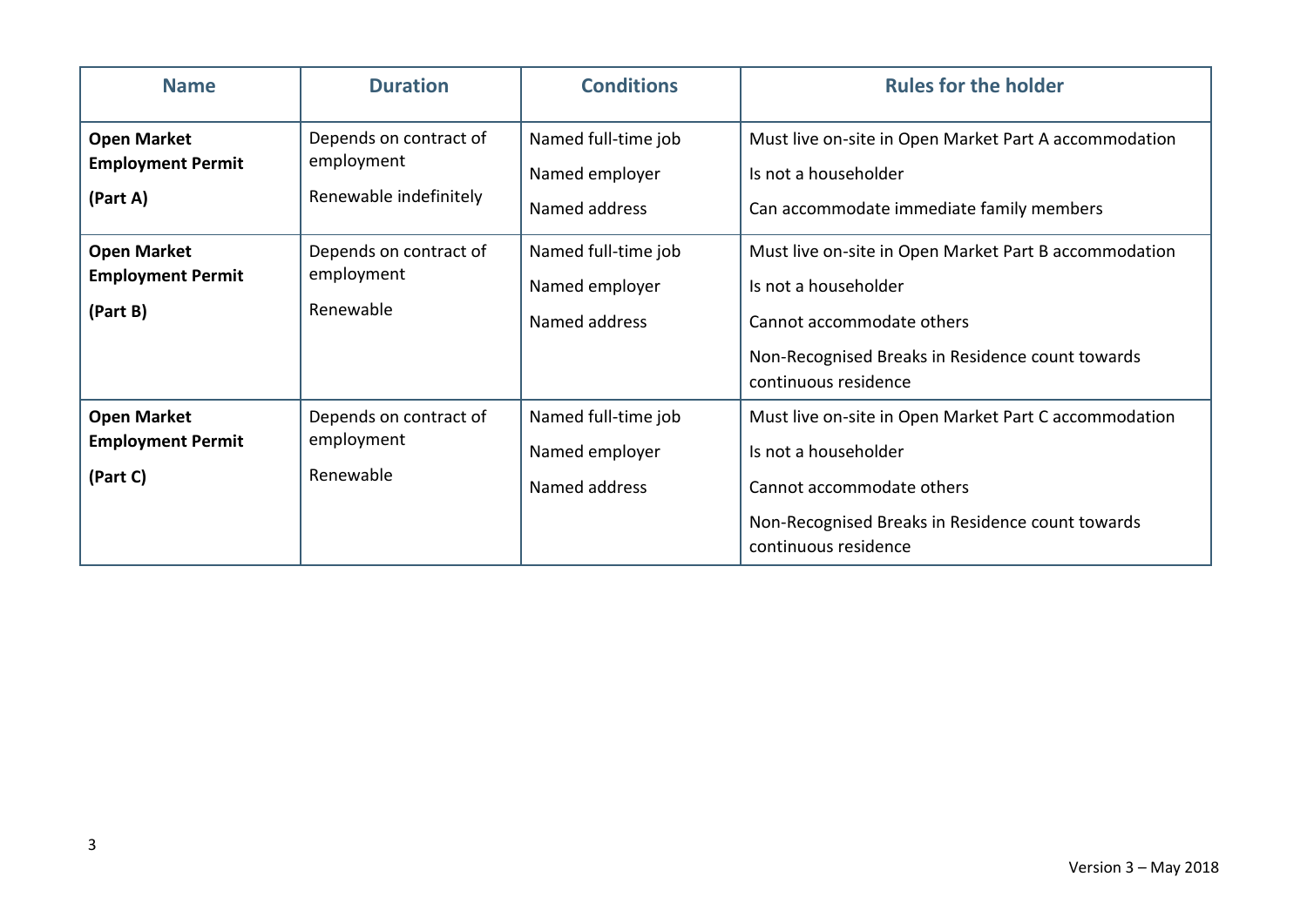## **Residence Certificates**

| <b>Name</b>                                                | <b>Duration</b>                                                                                                      | <b>Conditions</b>                                                   | <b>Rules for the holder</b>                                                                                                                                                                                       |
|------------------------------------------------------------|----------------------------------------------------------------------------------------------------------------------|---------------------------------------------------------------------|-------------------------------------------------------------------------------------------------------------------------------------------------------------------------------------------------------------------|
| <b>Permanent Resident</b><br><b>Certificate</b>            | No expiry date                                                                                                       | None                                                                | None                                                                                                                                                                                                              |
| <b>Established Resident</b><br><b>Certificate</b>          | Up to 6 years duration<br>(Issued after a person has<br>held a Long Term<br><b>Employment Permit for 8</b><br>years) | None                                                                | Can live in Open or Local Market housing<br>Is a householder<br>Can accommodate immediate family members<br>The holder has no automatic right to return to Local Market<br>accommodation if they leave the Island |
| <b>Open Market Resident</b><br><b>Certificate (Part A)</b> | Variable<br>Renewable indefinitely                                                                                   | Named address<br>Must be the owner/lessee<br>of the Part A dwelling | Is a householder<br>Can accommodate immediate & extended family members                                                                                                                                           |
| <b>Open Market Resident</b><br><b>Certificate (Part B)</b> | Variable<br>Renewable indefinitely                                                                                   | Named address<br>Must be the owner/lessee<br>of the Part B dwelling | Is a householder<br>Can accommodate immediate family members                                                                                                                                                      |
| <b>Open Market Resident</b><br>Certificate (Part C)        | Variable<br>Renewable indefinitely                                                                                   | Named address<br>Must be the owner/lessee<br>of the Part C dwelling | Is a householder<br>Can accommodate immediate family members                                                                                                                                                      |
| <b>Open Market Resident</b><br><b>Certificate (Part D)</b> | Variable<br>Renewable indefinitely                                                                                   | Named address<br>Must be the owner/lessee<br>of the Part D dwelling | Is a householder<br>Can accommodate immediate family members                                                                                                                                                      |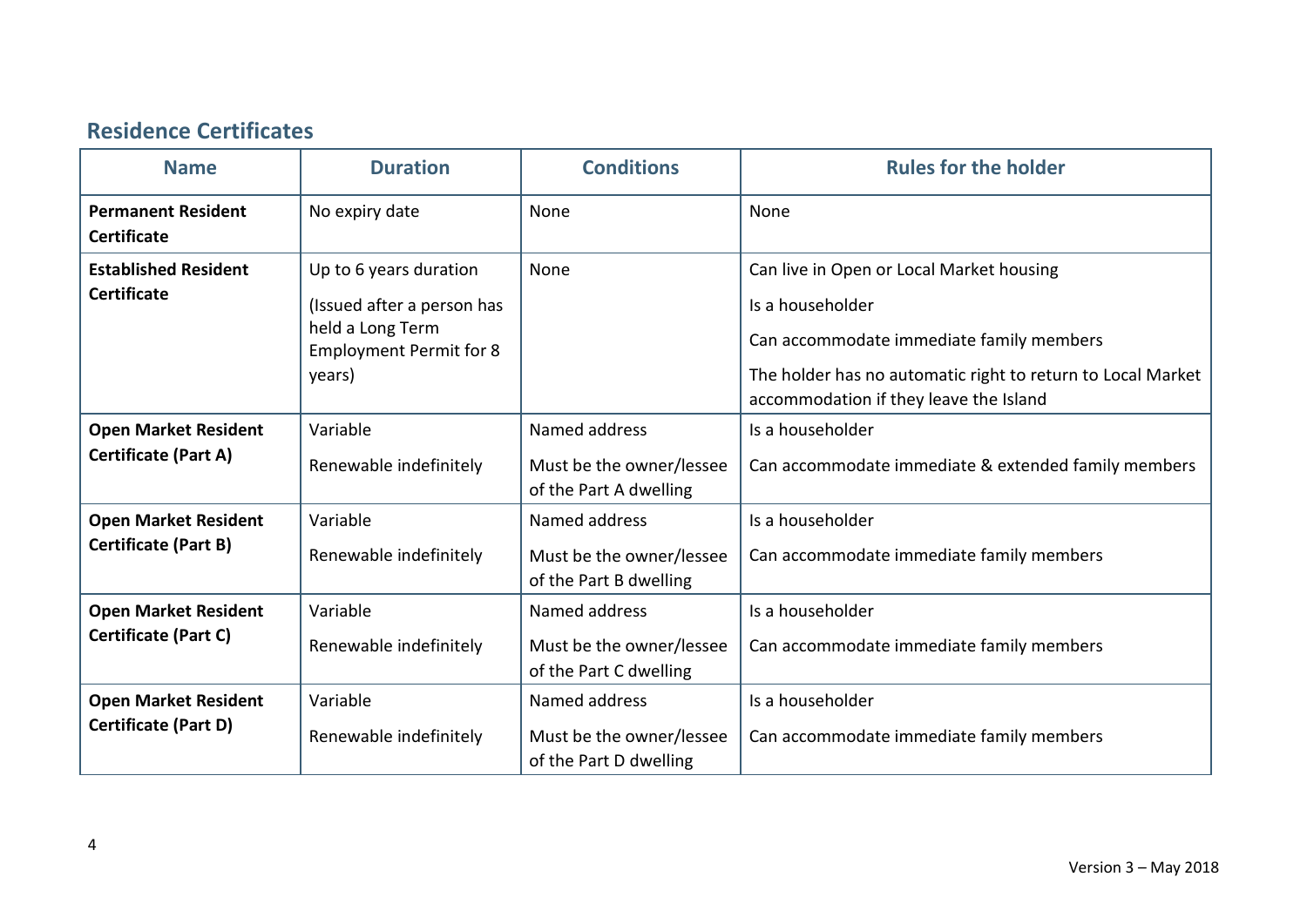### **Residence Permits**

| <b>Name</b>                                                            | <b>Duration</b>                                                                                                     | <b>Conditions</b>                                 | <b>Rules</b>                                                                                                                                                                                                                           |
|------------------------------------------------------------------------|---------------------------------------------------------------------------------------------------------------------|---------------------------------------------------|----------------------------------------------------------------------------------------------------------------------------------------------------------------------------------------------------------------------------------------|
| <b>Family Member Resident</b><br>Permit                                | Linked to the duration of<br>the Certificate / Permit of<br>the Householder                                         | Must live with a named<br>householder             | Must be accommodated as an immediate family member of<br>a named lawful householder Is not a householder<br>Cannot accommodate others                                                                                                  |
| <b>Discretionary Resident</b><br>Permit                                | Variable<br>Renewable in some<br>circumstances                                                                      | Can have a wide range of<br>conditions            | Can be issued to cover temporary or long term residence in<br>either Open or Local Market accommodation<br>Expiry can be linked to a date or an event                                                                                  |
| <b>Established Resident</b><br>Permit                                  | Up to 6 years duration<br>(Issued after a person has<br>completed 8 consecutive<br>years Local Market<br>residence) | Must live with a named<br>person                  | Must be accommodated as an immediate family member of<br>a named lawful householder<br>Is not a householder<br>Cannot accommodate others<br>Has no automatic right to return to Local Market<br>accommodation if they leave the Island |
| <b>Open Market Family</b><br><b>Member Resident Permit</b><br>(Part A) | Variable<br>Renewable                                                                                               | Named address<br>Must live with a named<br>person | Must be accommodated as an immediate or extended<br>family member of the named householder<br>Is not a householder<br>Cannot accommodate others                                                                                        |
| <b>Open Market Family</b><br><b>Member Resident Permit</b><br>(Part B) | Variable<br>Renewable                                                                                               | Named address<br>Must live with a named<br>person | Must be accommodated as an immediate family member of<br>the named householder i.e. the owner/lessee of the hotel<br>Is not a householder<br>Cannot accommodate others                                                                 |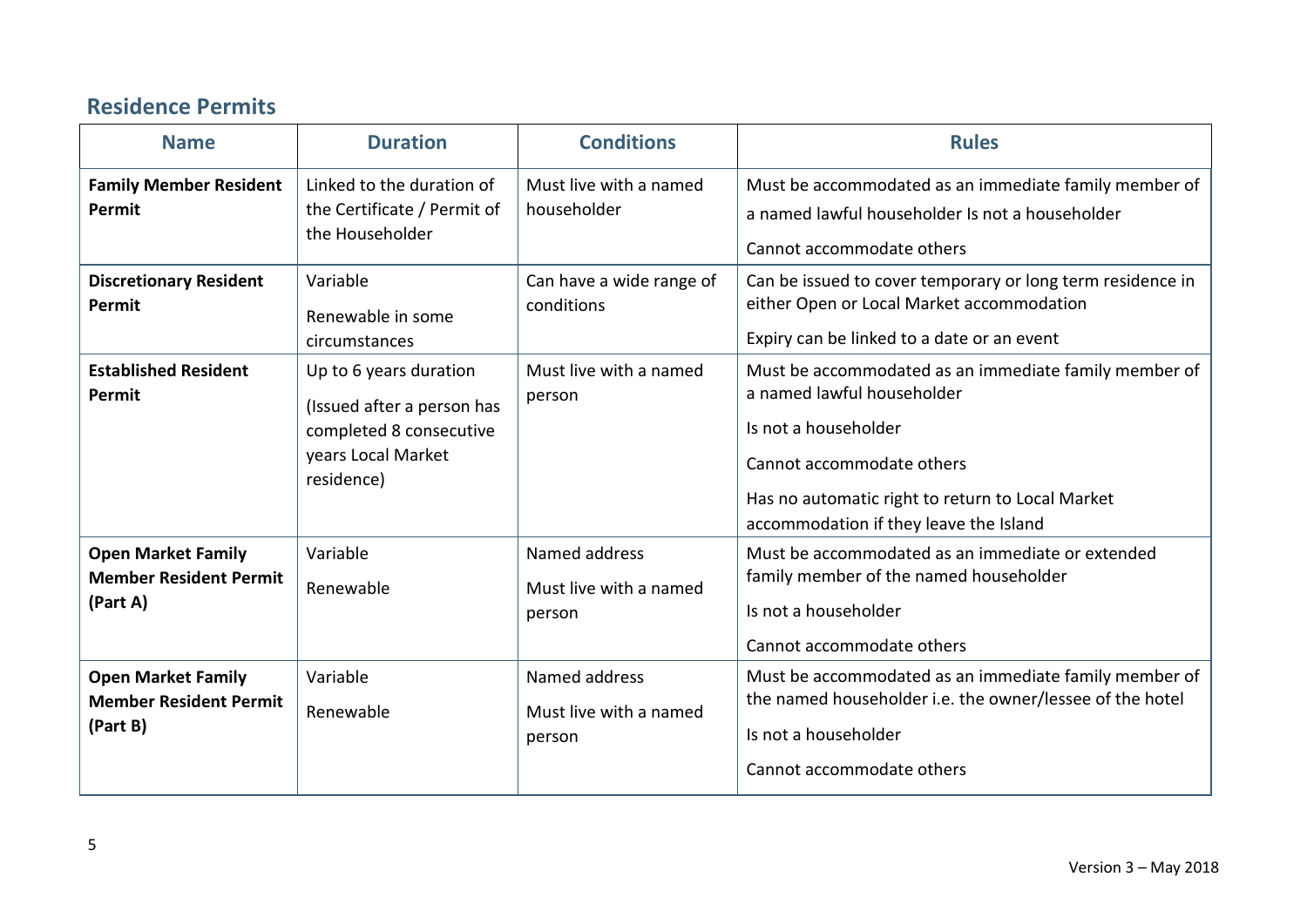| <b>Name</b>                                                                     | <b>Duration</b>                                                                               | <b>Conditions</b>                                 | <b>Rules</b>                                                                                                                                                                                  |
|---------------------------------------------------------------------------------|-----------------------------------------------------------------------------------------------|---------------------------------------------------|-----------------------------------------------------------------------------------------------------------------------------------------------------------------------------------------------|
| <b>Open Market Family</b><br><b>Member Resident Permit</b><br>(Part C)          | Variable<br>Renewable                                                                         | Named address<br>Must live with a named<br>person | Must be accommodated as the immediate family member<br>of the named householder i.e. the owner/lessee of the<br>residential/nursing home<br>Is not a householder<br>Cannot accommodate others |
| <b>Open Market Family</b><br><b>Member Resident Permit</b><br>(Part D)          | Variable<br>Renewable                                                                         | Named address<br>Must live with a named<br>person | Must be accommodated as the immediate family member<br>of the named lawful householder who must also be the<br>owner of the dwelling<br>Is not a householder<br>Cannot accommodate others     |
| <b>Open Market Employee</b><br><b>Family Member Resident</b><br>Permit (Part A) | Linked to the duration of<br>the Open Market<br><b>Employment Permit of</b><br>their relative | Named address<br>Must live with a named<br>person | Must be accommodated as an immediate family member of<br>a named Part A employee Is not a householder<br>Cannot accommodate others                                                            |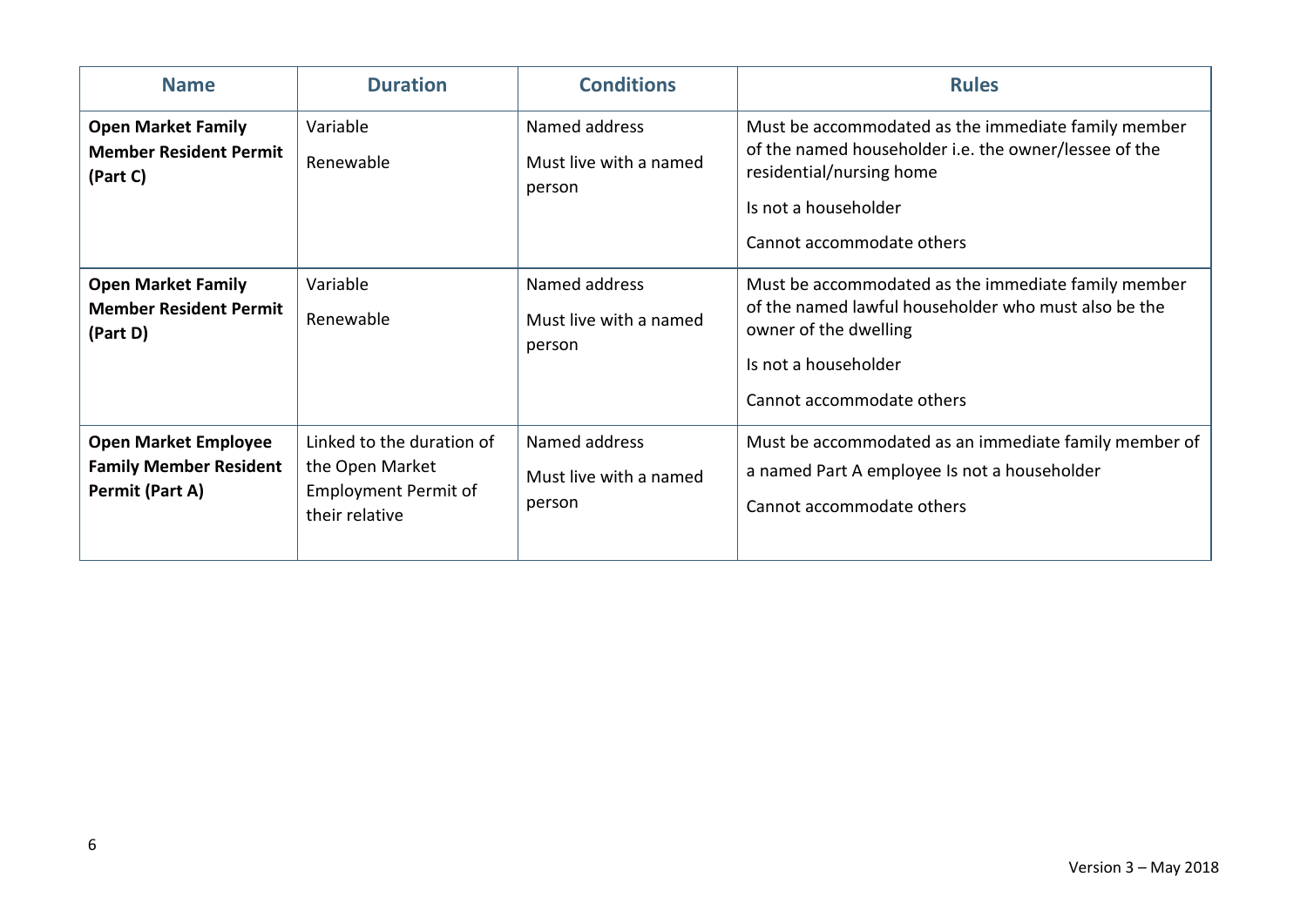| <b>Name</b>                                                  | <b>Duration</b>                                                           | <b>Conditions</b> | <b>Rules</b>                                                                                                                                                                                   |
|--------------------------------------------------------------|---------------------------------------------------------------------------|-------------------|------------------------------------------------------------------------------------------------------------------------------------------------------------------------------------------------|
| <b>Open Market Lodger</b><br><b>Resident Permit (Part A)</b> | Variable<br>Renewable up to<br>maximum of 5 years<br>continuous residence | Named address     | Is not a householder<br>Cannot accommodate others<br>Must take a Recognised Break in Residence upon expiry<br>Non-Recognised Breaks in Residence count towards 5 years<br>continuous residence |
| <b>Open Market HMO</b><br><b>Resident Permit (Part D)</b>    | Variable<br>Renewable up to<br>maximum of 5 years<br>continuous residence | Named address     | Is not a householder<br>Cannot accommodate others<br>Must take a Recognised Break in Residence upon expiry<br>Non-Recognised Breaks in Residence count towards 5 years<br>continuous residence |

All Permits and Certificates, except Permanent Resident Certificates, become invalid if the holder leaves Guernsey.